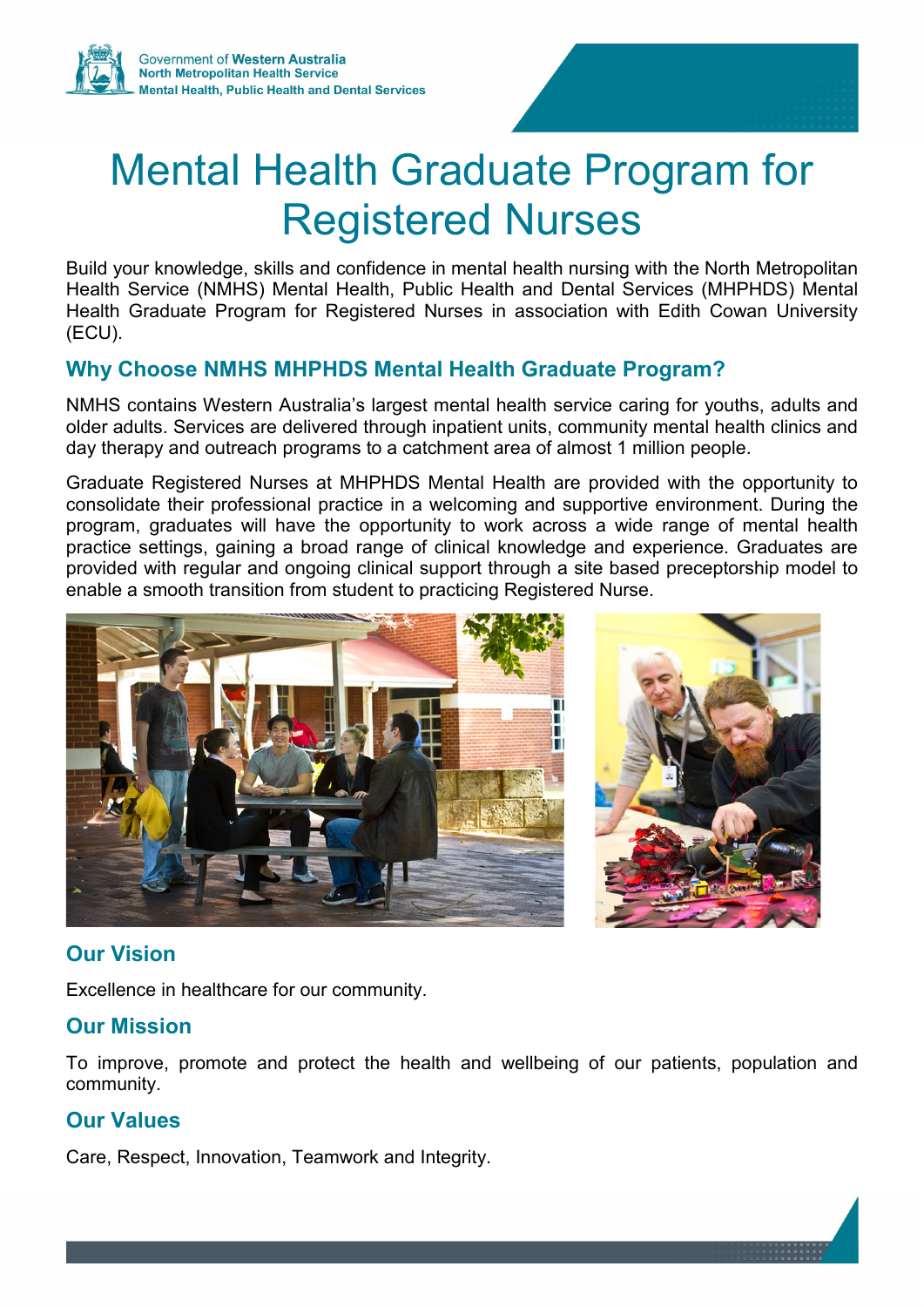# **Graduate program inclusions**

- A 55 week full-time contract
- Formal study days at ECU
- Supernumerary study block including service induction, mandatory training and professional development
- Supernumerary clinical practice at the commencement of each clinical area
- Excellent support from experienced mental health nurses and educators
- Rotational nursing roster (may include day, afternoon and nights)

All Graduates who complete their program are welcome to apply for further employment if positions become available via the [www.jobs.wa.gov.au](http://www.jobs.wa.gov.au/) website.

#### **Locations**

The program will include two clinical rotations across the following sites;

- Graylands Hospital
- State Forensic Mental Health Services
- Sir Charles Gairdner Hospital Mental Health Service
- Osborne Park Older Adult Mental Health Service
- Lower West Older Adult Mental Health Service
- King Edward Memorial Hospital, Mental Health Mother and Baby Unit

#### **What will I learn?**

| <b>UNITS</b>                     | Graduates enrol in the Master of Clinical Nursing Course but may exit from the<br>course with a Graduate Certificate in Clinical Nursing (Mental Health) on<br>completion of three 20 credit point units:<br>1. Contemporary Issues in Mental Health (CMH5109)<br>2. Assessment in Mental Health (CMH5110)                                                                                                                                                                     |
|----------------------------------|--------------------------------------------------------------------------------------------------------------------------------------------------------------------------------------------------------------------------------------------------------------------------------------------------------------------------------------------------------------------------------------------------------------------------------------------------------------------------------|
|                                  | On completion of these two units students are eligible to enrol in one elective<br>unit which will complete the Graduate Certificate. Students can select from:<br><b>Community Mental Health</b><br><b>Forensic Mental Health</b><br>Child, Adolescent and Youth Mental Health<br>$\bullet$<br>Drug use and Addictive Behaviours                                                                                                                                              |
| <b>COURSE</b><br><b>DELIVERY</b> | Contemporary Issues in Mental Health and Assessment in Mental Health<br>units incorporate a mixture of face to face and online study<br>The third elective unit is delivered by ECU online                                                                                                                                                                                                                                                                                     |
| <b>COST</b>                      | Two units will be funded by the Nursing and Midwifery Office (NMO):<br>1. Contemporary Issues in Mental Health (CMH5109)<br>2. Assessment, Intervention and Skills in Mental Health (CMH5110)<br>The cost of the third unit will be the responsibility of the applicant. Grants can be<br>applied for through the NMO for support with the course.<br>For further course information and fees for the elective unit please contact Edith<br>Cowan University via their website |